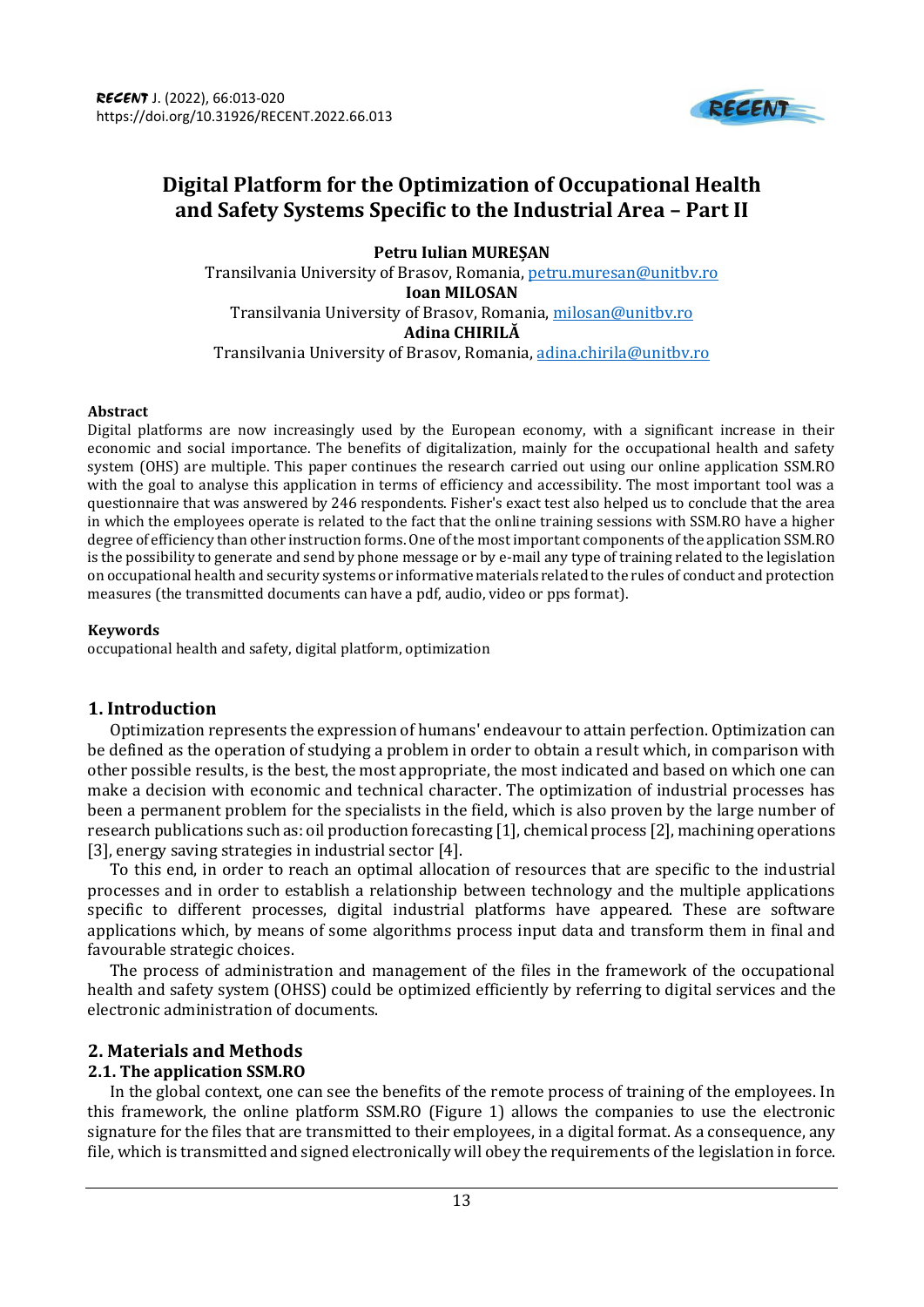More precisely, they have the juridical effects imposed by the Law 319/2006, G.D 1425/2006, Law 208/2021 and the other normative acts in force, which set rules regarding the OHSS. Furthermore, the application uses certificates for remote electronic signature from a Romanian provider who is qualified for remote electronic signature, see detailed data in the paper [5].



Fig. 1. The structure of the application SSM.RO [5]

By using the application SSM.RO one can issue, transmit and sign any document in an electronic format. One of the most important components of the application SSM.RO is the possibility to generate and send by phone message or by e-mail any type of training related to the legislation on occupational health and security systems or informative materials related to the rules of conduct and protection measures (the transmitted documents can have a pdf, audio, video or pps format). Moreover, with the application SSM.RO, the employers can transmit work instructions, operating procedures, technical solutions, contracts and any other documents which are related to the activity and are fully consistent with the standards regarding the occupational health and security systems.

# **2.2. Questionnaire - validation from a practical point of view of the process of online SSM instruction of the workers**

After conducting the online training of the employees in the context of the OHSS, we practically validated the data by using a case study that was detailed in [5]. The number of employees was 800 and they were selected from random companies.

The instruction was conducted both online and classical (in the training room). At the end, the workers were required to answer a questionnaire with 15 relevant questions (remark: seven of the questions (1-7) were presented and analysed [5], and the remaining eight questions (8-15) which are presented in this paper).

Below we present the remaining questions of the questionnaire.

8. In comparison with other training forms that you benefited from, do you think that the online

training is more efficient and contributes to an increase in the level of knowledge acquisition?

- yes
- no

9. Does the online training offer you a friendlier and more relaxed environment?

- yes
- no

10. Does the diversity of forms of explanation or illustration of informative materials (be it texts, images, videos) contribute to a better understanding of the information that you receive?

- yes
- no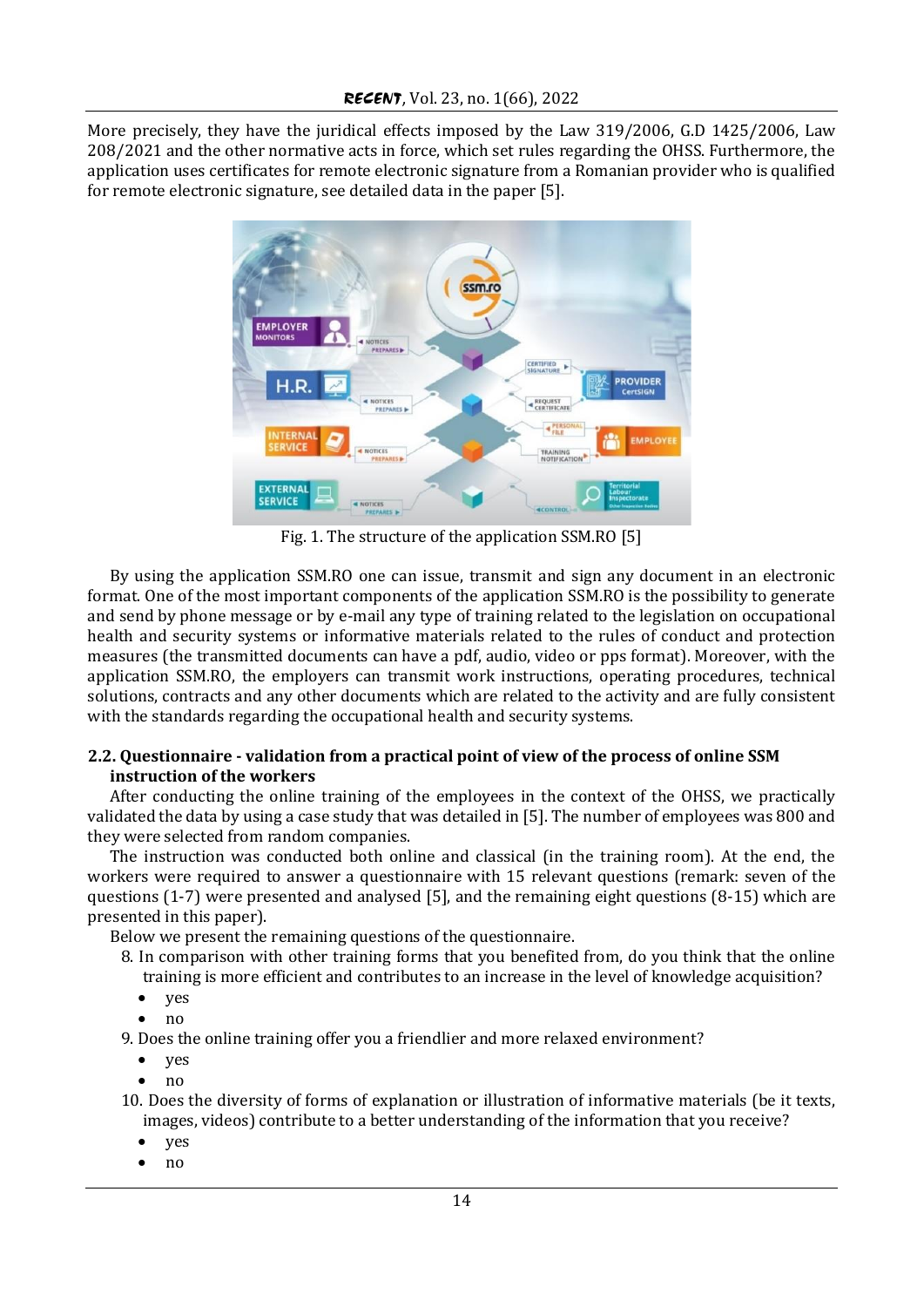11. Within the company you are

- a leader
- a simple employee

12. Do you want to have the following trainings in the online environment?

• yes

• no

13. How do you evaluate, on a scale from 1 to 5, the level of accessibility of the application SSM.RO? (1 - very hard access, up to 5 - very easy access)

- 1 very hard access
- 2 hard access
- 3 medium access
- 4 easy access
- 5 very easy access

14. How do you evaluate the steps regarding the registration/ training/ testing (1 - very difficult, up to 5 - very easy)

- 1 very difficult
- 2 difficult
- 3 medium
- $\bullet$  4 easy
- 5 very easy

15. How do you evaluate the structure of the application? (1 - not intuitive, up to 5 - very intuitive)

- 1 not intuitive
- 2 little intuitive
- $\bullet$  3 medium
- 4 intuitive
- 5 very intuitive

#### **2.3. Fisher's exact test**

The statistical processing was performed in the same way as in paper [5]. The following is a reminder of the statistical processing method.

If we want to find out if there is a significant relationship between two categorical variables, we can perform independence test. Some important independence tests are the Chi-square test and the Fisher's exact test [6-8].

In order to use these tests, first we compute the contingency table. If there are cells in this table that contain expected values that are less than 5, then the Chi-square test may give wrong results. Another alternative is to use the Fisher's exact test.

The hypotheses are the same for both Fisher's exact test and the Chi-square test. If there is no relationship between the variables (i.e. they are independent), then we refer to H0. This also tells us that the value of one variable cannot be predicted if we know the value of the other variable. If there is a relationship between the variables (i.e. they are dependent), then we refer to H1. We also deduce that the value of one variable can be predicted if we know the value of the other variable.

One important statistical tool is the p-value, namely the probability that there are observations at least as extreme as the measured one if the null hypothesis were true. It shows the likelihood of the null hypothesis. In other words, it represents the lowest degree of significance for which the data show rejection of the null hypothesis. It is too unlikely that the observations happen just by chance if the null hypothesis were true in the case of a p-value below the level of 5%. As a consequence, we reject the null hypothesis. But if the p-value is higher than the level of 5%, then we cannot ignore the null hypothesis.

# **3. Results**

#### **3.1. The replies to the questions**

The eighth item: in comparison with other training forms, the online training is/ is not more efficient, thus contributing/ or not to an increase in the level of acquisition of knowledge.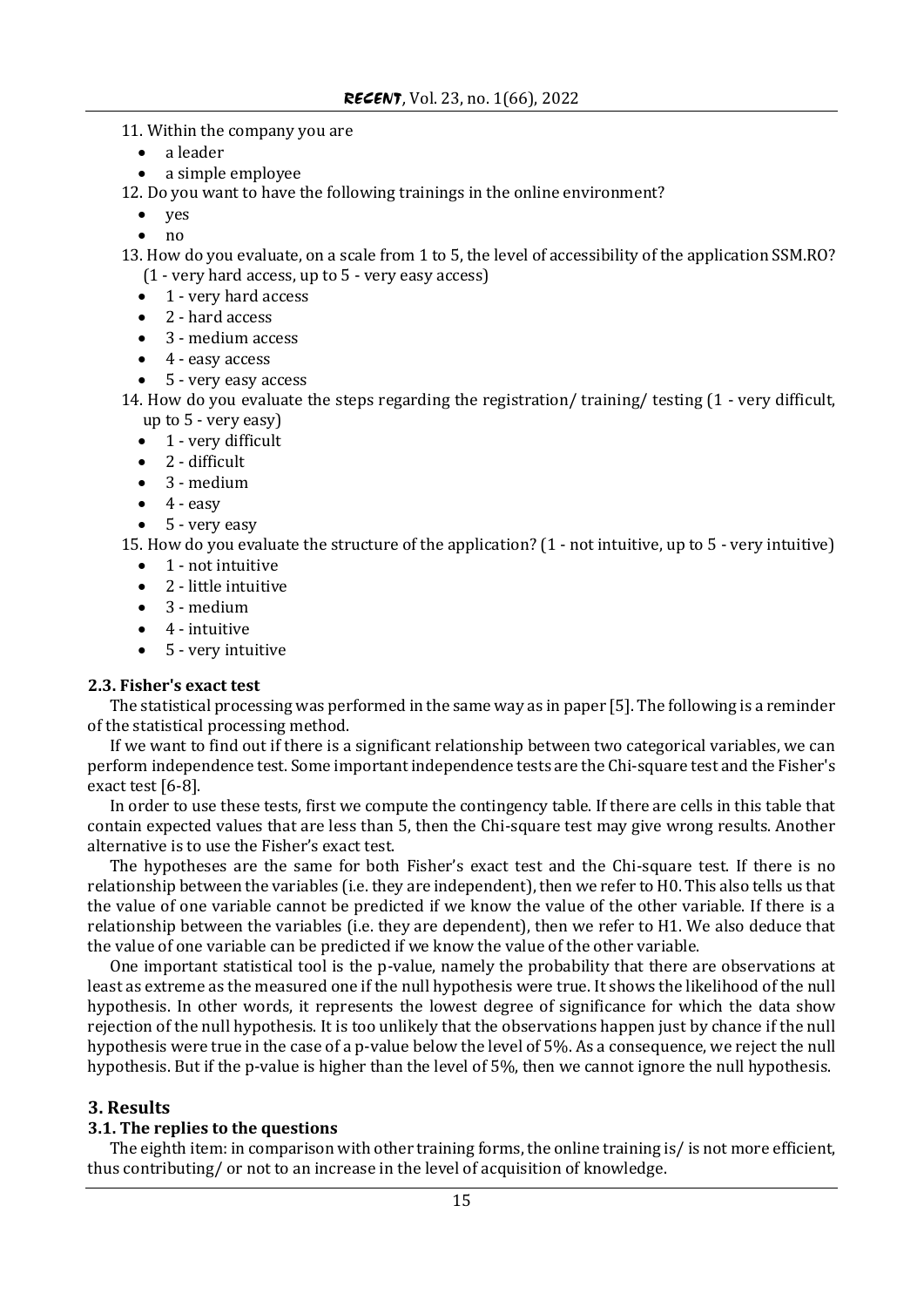The aim of the question was to offer a general picture with regards to the degree of efficiency of online training in comparison with other training forms, for the workers.

In Figure 2 we depict the replies to the eighth question.

From the analysis of the results, we deduce that for 78.46% of the workers, the degree of efficiency of digital instruction in comparison with other training forms is perceived as high (yes), while only for 21.54% of them it is low (no).

Conclusion: for the majority of the respondents, the digital instruction of the workers presents a higher degree of efficiency than other forms of training.

The ninth question: online training offers/ or not a friendlier and more relaxed environment

The aim of the question was to analyse the perception of the employees regarding the environment of the online training.

In Figure 3 we depict the replies to the ninth question.



Fig. 2. The criterion regarding the efficiency of online training for an increase in the level of acquisition of knowledge



Fig. 3. The criterion regarding the efficiency of online training - friendlier and more relaxed environment for the training

From the analysis of the results, we infer that for 90.65% of the employees, the online training offers a friendlier and more relaxed environment (yes), while for only 9.35% of them we have the opposite (no).

Conclusion: for the majority of the respondents, the online training of the employees represents the training in a friendlier and more relaxed environment.

The tenth question: the diversity of the forms of explanation or illustration of the informative materials (which can be texts, images or videos) are/ or not able to contribute to a better understanding of the received information

The aim of this item was to obtain a general image of the perception of the employees regarding the contribution of the digital instruction sessions to a better understanding of the information.

In Figure 4 we represent the replies to the tenth question.

From the summary of the answers, we draw the conclusion that for 95.12% of the respondents the online training offers a better understanding of the received information (yes), while only for 4.88% of them we have the opposite (no).

Conclusion: for the majority of the respondents, the creation of a software for digital instruction of the workers would imply the training in a friendlier and more relaxed environment.

The eleventh questions: the position held by the respondents within the company

The goal of the question was to find out the position held by the respondents within the company.

In Figure 5 we depict the replies to the eleventh questions.

Conclusion: from the analysis of the results, we conclude that 85.37% of the workers are simple employees, while 14.63% of them hold leadership positions.

The twelfth question: the wish of the respondents to have the following trainings in a digital environment.

The aim of the question was to analyse the wish of the respondents to have the following instruction sessions in an online environment.

In Figure 6 we depict the replies to the twelfth question.

By analysing the results, we conclude that 91.06% of the respondents want to have the future trainings in the digital environment (yes), while 8.94% of them do not (no).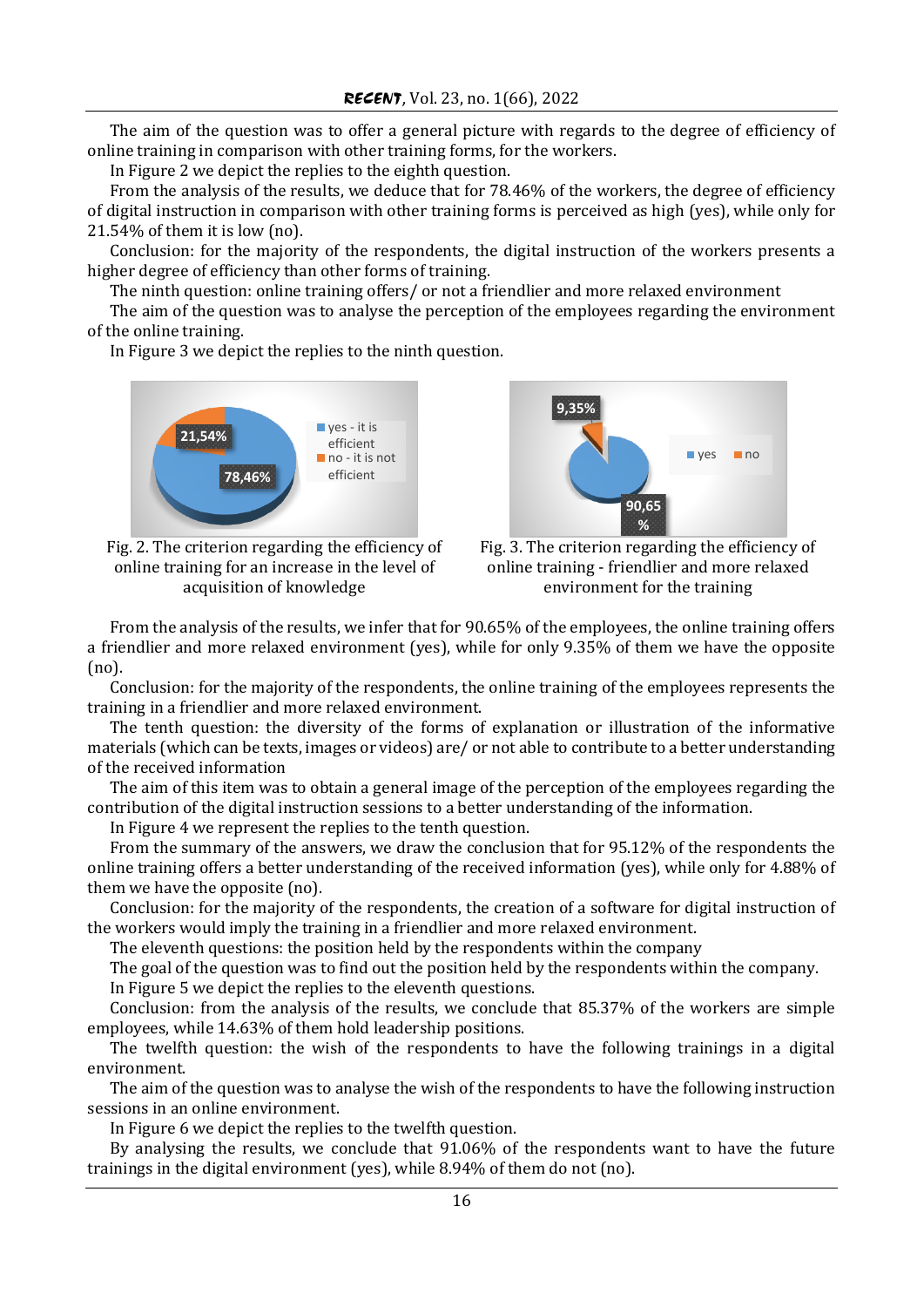



Fig. 4. The criterion regarding the efficiency of the digital instruction sessions - a better understanding of the received information





Fig. 6. The criterion regarding the future online training

Conclusion: the majority of the respondents want to be trained in the future in the online environment.

## **3.2. Fisher's exact test**

In this section we analyse if there is a statistically significant association between the data below.

- The age of the employees and the level of difficulty in employing the application SSM.RO
- The position held by the respondents within the company and the fact that online training offers/ or not a friendlier and more relaxed environment
- The highest successfully completed level of education and the level of accessibility of the application SSM.RO

The data stems from 246 workers.

# *3.2.1. The age of the employees and the level of difficulty in employing the application SSM.RO*

In the sequel, we study the relationship between the age of the employees and the degree of difficulty in using the application SSM.RO. The degree of difficulty in employing the application SSM.RO is grouped into 5 categories, namely 1-very difficult, 2-difficult, 3-medium, 4-easy, 5-very easy. We describe the data in a contingency table, which is depicted in Figure 8. The corresponding code appears in Figure 7.

```
ageDiff <- data.frame(<br>"age_1" = c(0, 0, 1, 3, 36),
   \begin{array}{rcl} \text{age\_1} & = & \text{c}(0, 0, 1, 3, 30), \\ \text{age\_2} & = & \text{c}(0, 0, 5, 17, 69), \end{array}\text{age\_2} = \text{c}(0, 0, 3, 1, 6)<br>\text{age\_3} = \text{c}(0, 1, 6, 9, 63),
   age_3 = C(0, 1, 6, 9, 63),<br>
"age_4" = c(0, 0, 1, 5, 22),<br>
"age_5" = c(0, 0, 2, 4, 2),<br>
row.names = c("1-very difficult", "2-difficult", "3-medium", "4-easy", "5-very easy"),
   stringsASFactorS = FALSEcolnames(ageDiff) <- c("18-24", "25-34", "35-44", "45-54", ">55")
ageDiff
fisher.test(ageDiff, workspace=2e7)
chisg.test(ageDiff)$expected
```
Fig. 7. The R code for the statistical analysis of the contingency table of the age groups and the degree of difficulty in employing the application SSM.RO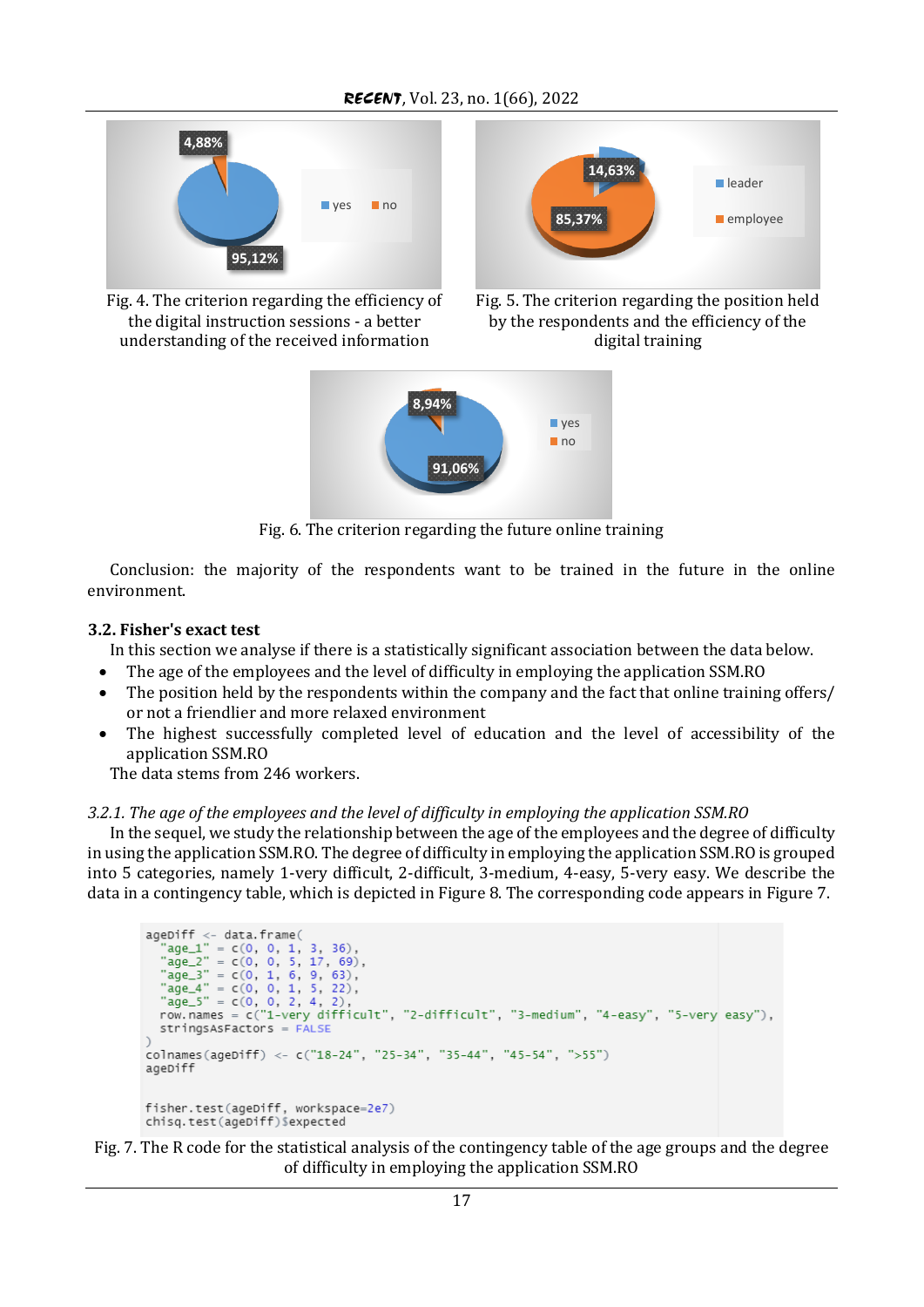|                  | 18-24<br><dbl></dbl> | 25-34<br><dbl></dbl> | 35-44<br><dbl></dbl> | 45-54<br><dbl></dbl> | >55<br><dbl></dbl> |
|------------------|----------------------|----------------------|----------------------|----------------------|--------------------|
| 1-very difficult | 0                    | Ω                    | Ω                    | o                    | 0                  |
| 2-difficult      | 0                    | 0                    |                      | 0                    | 0                  |
| 3-medium         |                      | 5                    | 6                    |                      | 2                  |
| $4 - easy$       | 3                    | 17                   | 9                    |                      | 4                  |
| 5-very easy      | 36                   | 69                   | 63                   | 22                   |                    |

*RECENT*, Vol. 23, no. 1(66), 2022

5 rows

Fig. 8. The contingency table of the age groups and the degree of difficulty in using the website SSM.RO

We compute the expected frequencies for the table in Figure 8 and describe the results in Figure 9.

| 2-difficult |  | 0.1626016 0.3699187 0.3211382 0.1138211 0.03252033     |  |
|-------------|--|--------------------------------------------------------|--|
| 3-medium    |  | 2.4390244 5.5487805 4.8170732 1.7073171 0.48780488     |  |
| 4-easy      |  | 6.1788618 14.0569106 12.2032520 4.3252033 1.23577236   |  |
| 5-very easy |  | 31.2195122 71.0243902 61.6585366 21.8536585 6.24390244 |  |

Fig. 9. The expected frequencies for the table depicting the age groups and the degree of difficulty in using the website SSM.RO

We observe that more than 20% of the entries in the table from Figure 9 have values below 5, so we should again use a Fisher's exact test. By computing this test in R, we obtain a p-value of 0.02466. This value lies under the level of 5%, which implies that we reject the null hypothesis. So there is in fact a relationship between the age of the employees and the degree of difficulty in using the website SSM.RO.

#### *3.2.2. The position held by the respondents within the company and the fact that online training offers/ or not a friendlier and more relaxed environment*

First of all, we study the relationship between the position held by the respondents within the company and the fact that online training offers/ or not a friendlier and more relaxed environment. We have two categories, namely boss and employee. We also count the answers to a yes/no question. We describe the data in a contingency table, as follows from Figure 10.

|     | boss<br><dbl></dbl> | employee |
|-----|---------------------|----------|
| ves | 30                  | 193      |
| no  | հ                   | 17       |

Fig. 10. The contingency table representing the position held by the respondents within the company and their opinion about the online training

In the sequel, the expected frequencies are calculated, by the following R code: chisq.test(fctFrd)\$expected. Note that in the contingency table there are many cells with values below five. As a consequence, the Chi-square test may be wrong, so we refer only to the Fisher's exact test. The relevant R code is fisher.test(fctFrd, workspace=2e7).

```
Fisher's Exact Test for Count Data
```

```
data: fctFrd
p-value = 0.1197alternative hypothesis: true odds ratio is not equal to 1
95 percent confidence interval:
0.1506327 1.4805547
sample estimates:
odds ratio
0.4422501
```
Fig. 11. The expected frequencies for the table representing the position held by the respondents within the company and their opinion about the online training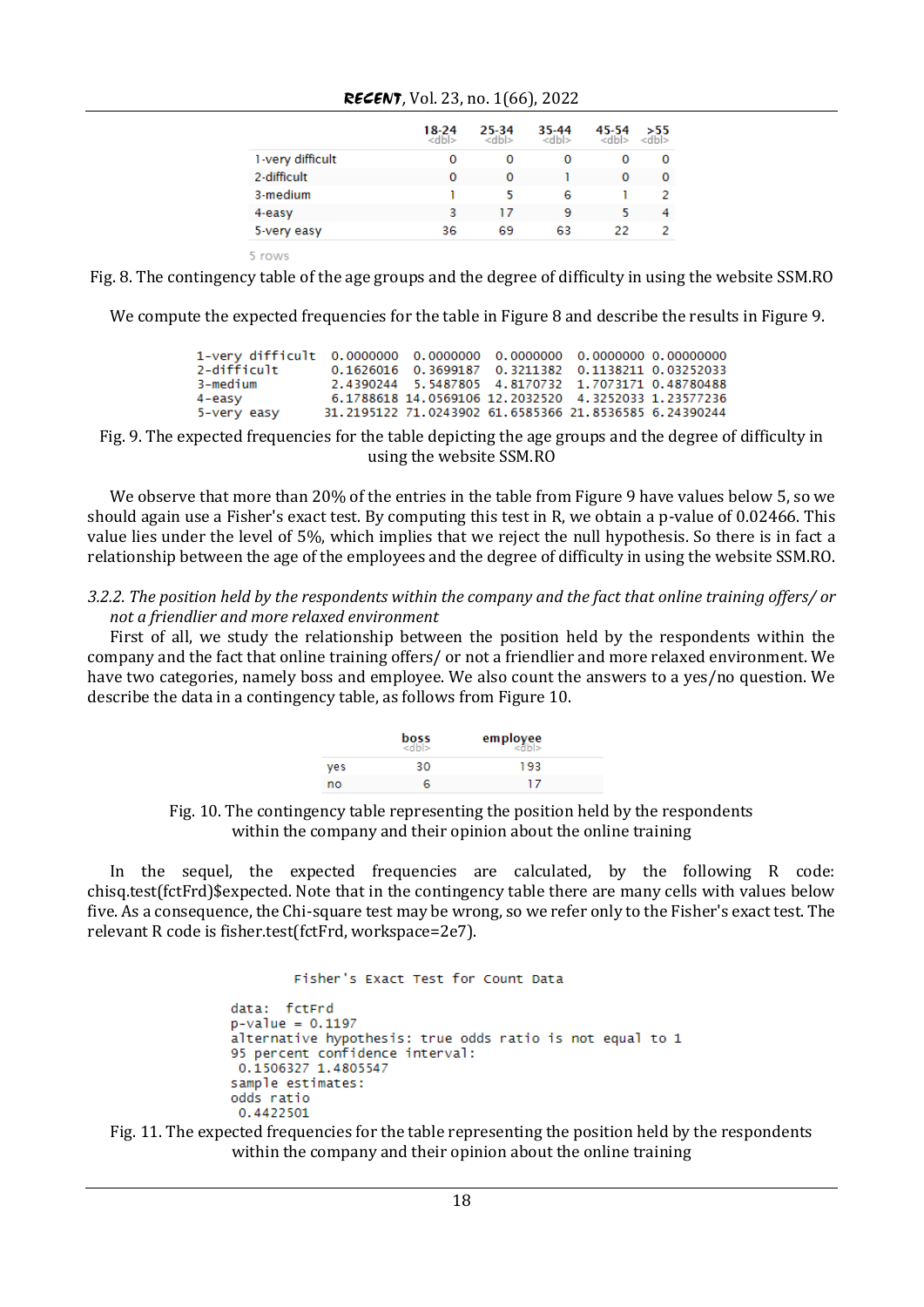By performing Fisher's exact test in R, we obtain a p-value of 0.1197 (see Figure 11). Since the pvalue is greater than the threshold of 5%, we do not reject the null hypothesis. As a consequence, we do not reject the independence of the variables. On the other hand, we do not accept the null hypothesis (the possibility of having no relationship between the position held by the respondents within the company and the fact that the online training offers a friendlier and more relaxed environment) because the p-value is very close to the threshold.

## *3.2.3. The highest successfully completed level of education and the level of accessibility of the application SSM.RO*

In this section, we study whether there is an association between the highest successfully completed level of education (which can be university or high school) and the degree of accessibility of the application SSM.RO (which contains 5 categories). This can be seen in Figure 12.

|                    | university | highschool |
|--------------------|------------|------------|
| 1-very hard access | O          |            |
| 2-hard access      |            |            |
| 3-medium access    | 9          |            |
| 4-easy access      | 37         | 22         |
| 5-very easy access | 159        | 15         |

5 rows

Fig. 12. The contingency table of the highest successfully completed level of education and the degree of accessibility of the application SSM.RO

We calculate the expected frequencies in Figure 13. As an observation, we cannot use the Chi-square test of independence since there are several variables with values below 5.

| 1-very hard access                       | 0.000000 0.0000000  |
|------------------------------------------|---------------------|
| 2-hard access                            | 1.674797 0.3252033  |
| 3-medium access                          | 9.211382 1.7886179  |
| 4-easy access                            | 49.406504 9.5934959 |
| 5-very easy access 145.707317 28.2926829 |                     |

Fig. 13. The expected frequencies for the table representing the highest successfully completed level of education and the level of accessibility of the application SSM.RO

We will use Fisher's exact test instead, as follows from Figure 14.

```
Fisher's Exact Test for Count Data
data: stdAccAppl
p-value = 3.023e-06alternative hypothesis: two.sided
```
Fig. 14. Fisher's exact test for the table representing the highest successfully completed level of education and the level of accessibility of the application SSM.RO

Note that the p-value is very small, namely  $3.023 \times 10^{-6}$ . This shows that there is a very significant association between the variables in the columns and in the rows of the contingency table.

#### **4. Conclusions**

Fisher's exact test also helped us to draw the conclusion that the area in which the employees operate is related to the fact that the online training sessions with the application SSM.RO have a higher degree of efficiency than other instruction forms.

It is very important that more than 91% of the workers expressed their wish to have the future instruction sessions in an online environment because the application SSM.RO was evaluated as intuitive and easy to use.